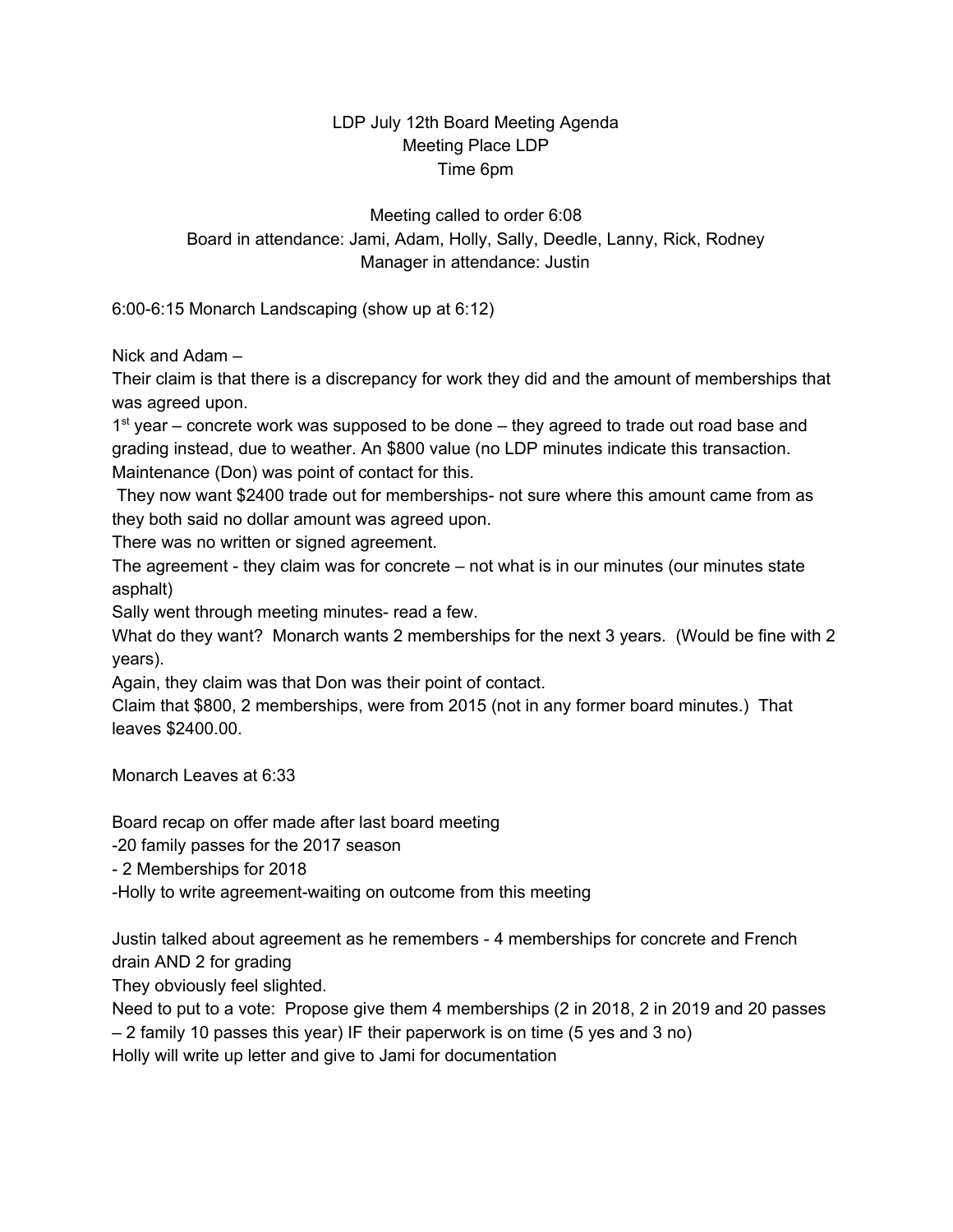Treasurer - Adam:

-Finalize a bonus for the lifeguards who have been there for multiple years. Adam looked at 3 years or more averaged raises and hours – came up with \$100 for 4 years, \$150 with 5 years, 6 or more years would be \$200. Need to address Justin having a bonus at a later date. Vote was unanimous.

-June expenses and deposits as well as a YTD P&L and Balance Sheet

Social - Deedle:.

-Board Presence at remaining pool social events

-Fun day this Sunday – ice cream 12-4 (kids get sandwiches first, then adults. Will buy about 200)

- Fiesta 12 signed up now
- Kids night in August
- Fun day in August need grillers for birthday

President - Holly: -Guard of the week on the website

Vice President - Rodney:

- \$85 charge for an electricity issue today
- New banner today
- Concrete sander to do the floor in boys bathroom fixed door

Maintenance - Lanny:

- Not here left early
- Jr. Maintenance Rick:

- This is the last meeting before annual board meeting (August  $16<sup>th</sup>$  Family night – move to 6-8 on August 25 – board positions in place Social, Treasurer, Sr. Maintenance),

- in board and out board needs to be figured out
- 6500 lbs of water to drain
- TJP (Pesavento) will do sprinklers and bathrooms.
- Needs a budget for 2018.
- can we do a survey monkey to get members support electricity, maintenance, etc.

Secretary - Jami: -Nothing

Membership - Sally:

-Adult swim on family night? Justin states that he does adult swim until the sun went down. Need a rule. Will call adult swim 6-8 on family night. Especially on busy nights.

-Family left and wanted to pass a membership – told no. Went to the first family on list, they said no. Probably will not have anyone added at this point.